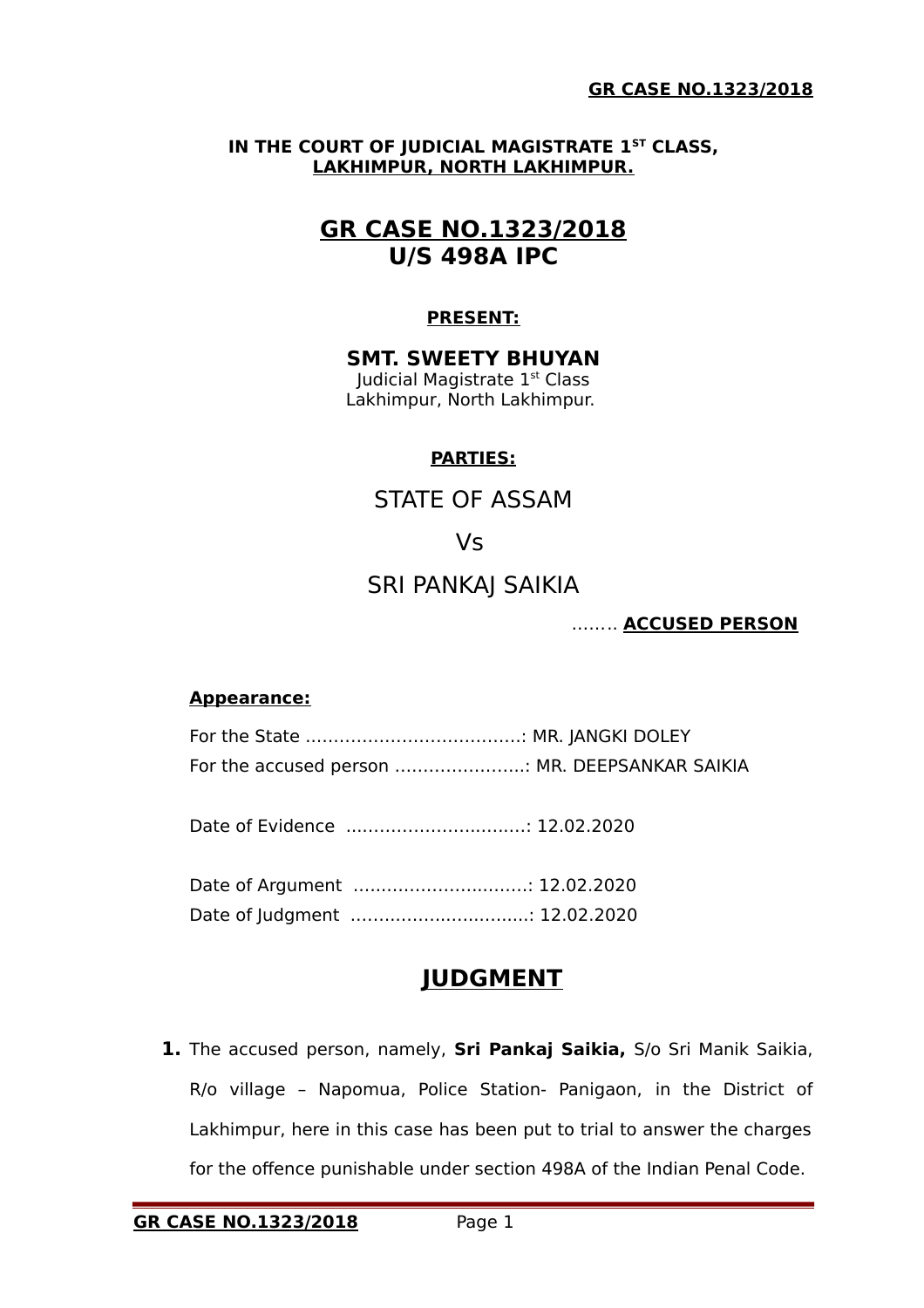- **2.** The brief facts of the prosecution case is that the accused is the husband of the informant and from the date of their marriage, the accused alongwith the other accused persons named in the ejahar started to torture her mentally and physically by demanding dowry. He demanded Rs.3,00,000/- in cash. That about three days ago from the date of lodging the ejahar, the accused told her that he will burn her by poring petrol on her. Thereafter, in order to save her life, the informant returned to her parental house. Hence the case.
- **3.** The same was registered as Panigaon Police Station Case No.52/2018 under Sections 498A/325/34 of the Indian Penal Code against three persons, namely, Sri Pankaj Saikia, Sri Manik Saikia and Smt. Minawati Saikia, named in the ejahar. The I.O submitted Charge Sheet against the accused person, namely, Sri Pankaj Saikia under Section 498A of IPC. The accused person took bail from the court and copies have been furnished to the accused person u/s 207 of the Code of Criminal Procedure.
- **4.** On going through the materials on record, this court is of the opinion that there is sufficient grounds to presume that the accused person has committed an offence under Section 498A of the Indian Penal Code, which this court is competent to try and adequately punish. Accordingly charge under the said Section is framed and the particulars of the said offences are read over and explained to the accused person, to which he pleaded not guilty and claimed to be tried.
- **5.** In support of the case, the prosecution has adduced 1(one) PW. Defence adduced none. The statement of the accused person u/s 313 CrPC is dispensed with due to lack of incriminating materials.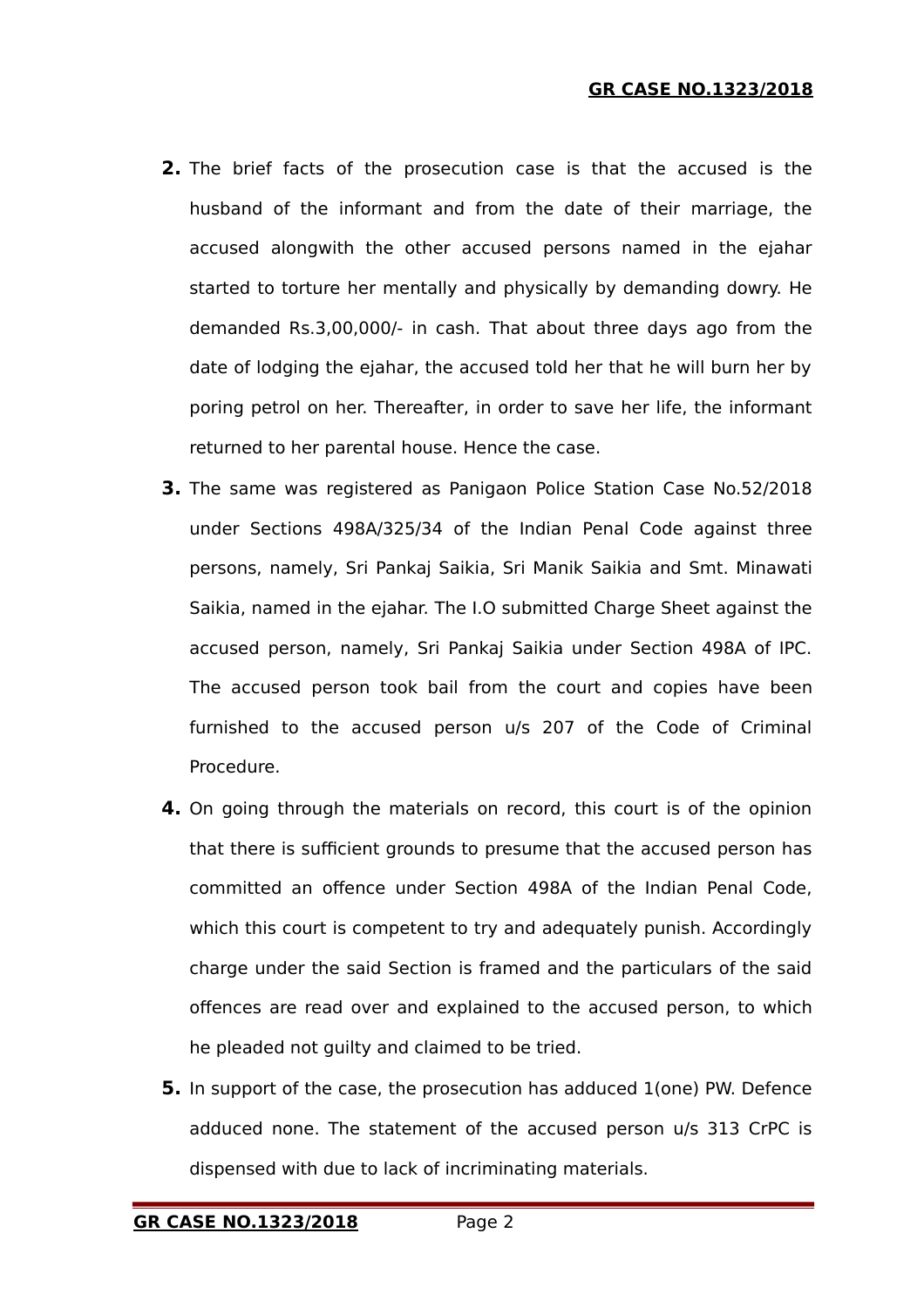- **6.** After perusing the case record and hearing both sides the following point of determination is framed:
	- (i) Whether the accused person, being the husband of the informant, from the day of his marriage, mentally and physically tortured the informant by demanding dowry and subjected the informant to cruelty, and thereby committed the offence under section **498A** of the Indian Penal Code?

#### **Decisions and Reasons for decision:**

- **7.** I have heard the argument from both sides.
- **8.** The PW1/informant stated in her evidence that the accused was her husband. The incident took place about three years ago. After their marriage, there was some misunderstanding between her and her husband, i.e., the accused on some household matters, and as such, she lodged the case out of anger against the accused. Due to the continuous quarrels between them, she lodged this case. At present she is staying separately from him and have married another person. She does not want to continue with the case.

In cross-examination, she stated that they both have been staying separately on the basis of mutual agreement and settlement between them. She has no objection if the accused person is acquitted. She has no grievances against him.

**9.** This is a case under Section 498A IPC, where the PW1 who is the victim/informant of this case stated in her evidence that after their marriage, there was some misunderstanding between her and her husband, i.e., the accused on some household matters, and as such,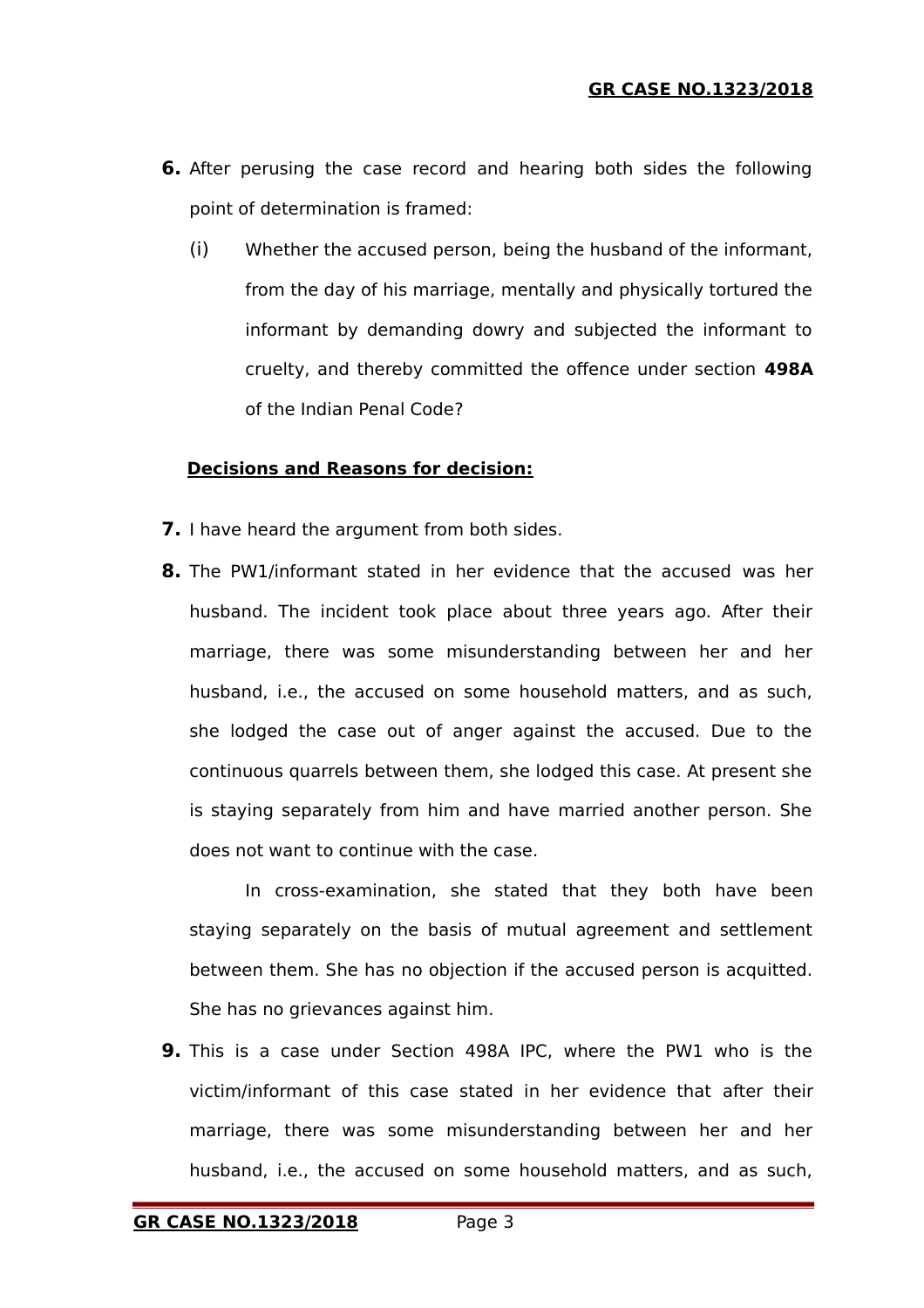**GR CASE NO.1323/2018**

she lodged the case out of anger against the accused. Due to the continuous quarrels between them, she lodged this case. At present she is staying separately from him and have married another person. She does not want to continue with the case. In her cross-examination, the PW1 stated that she has no grievances against the accused person and has no objection if the accused person is acquitted.

- **10.** The PW1 did not state about any offence committed by the accused person. The PW1 is the main witness being the informant, she did not support her own case and failed to depose anything against the accused.
- 11. Hence, summing up all that has been discussed above, the prosecution has failed to prove the guilt of the accused person u/s 498A of the Indian Penal Code beyond reasonable doubts thereby making him not guilty under the said Section.

**(Contd....)**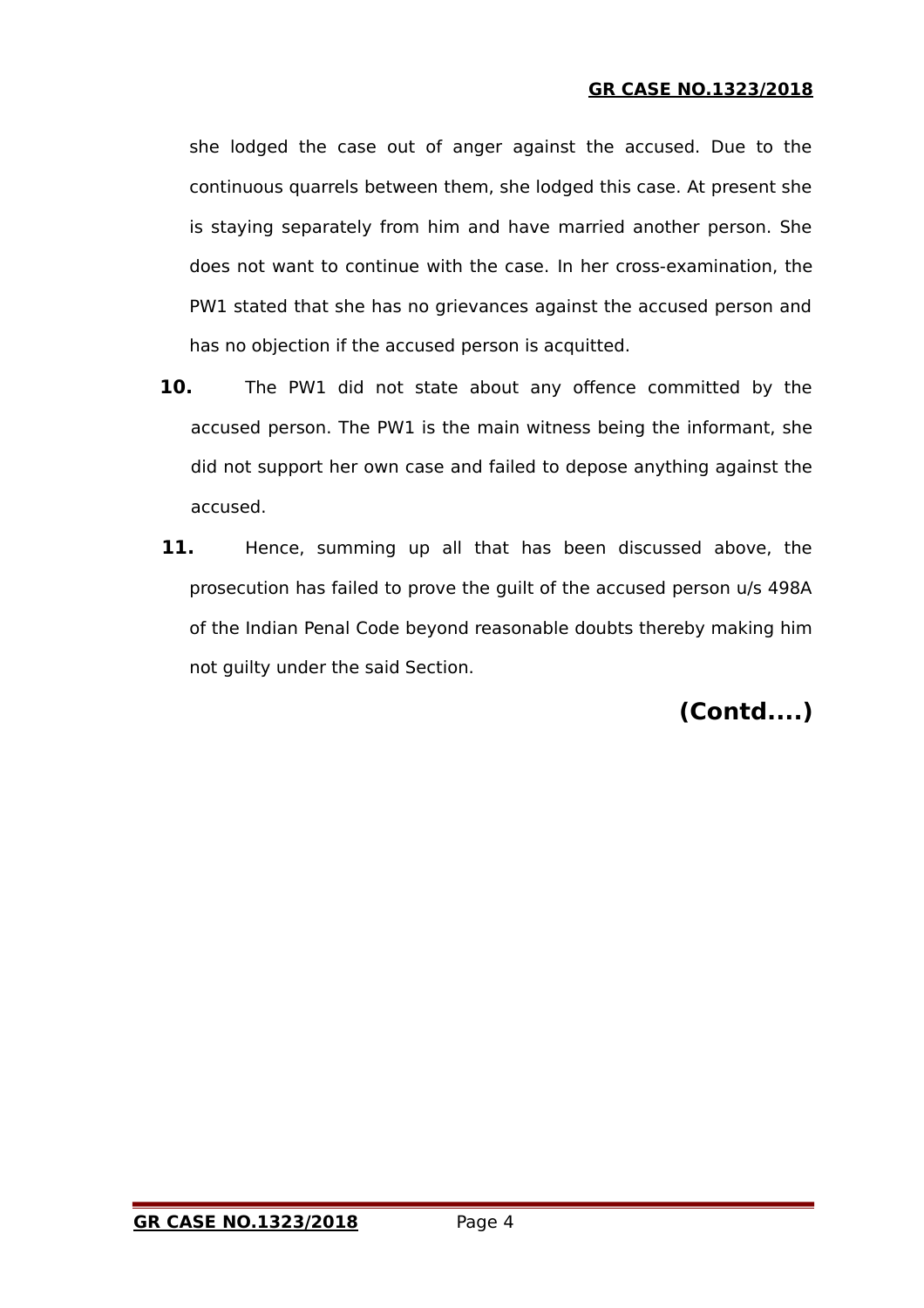### **GR CASE NO.1323/2018**

#### **ORDER**

As this court finds the accused person, namely, **Sri Pankaj Saikia** andnot guilty of the offence u/s 498A of the Indian Penal Code, the accused person is acquitted of the charges u/s 498A of the Indian Penal Code.

The accused person is set at liberty forthwith.

The bail bond is extended for 6 (six) months from today.

The judgment is pronounced in the open court.

Given under my hand and seal of this court on 12<sup>th</sup> of February, 2020.

 (SMT. SWEETY BHUYAN) **JUDICIAL MAGISTRATE 1ST CLASS** Lakhimpur, North Lakhimpur

Dictated & Corrected by me:

(SMT. SWEETY BHUYAN) JMFC, NORTH LAKHIMPUR

Typed by me:

Kumar Gaurav (Steno)